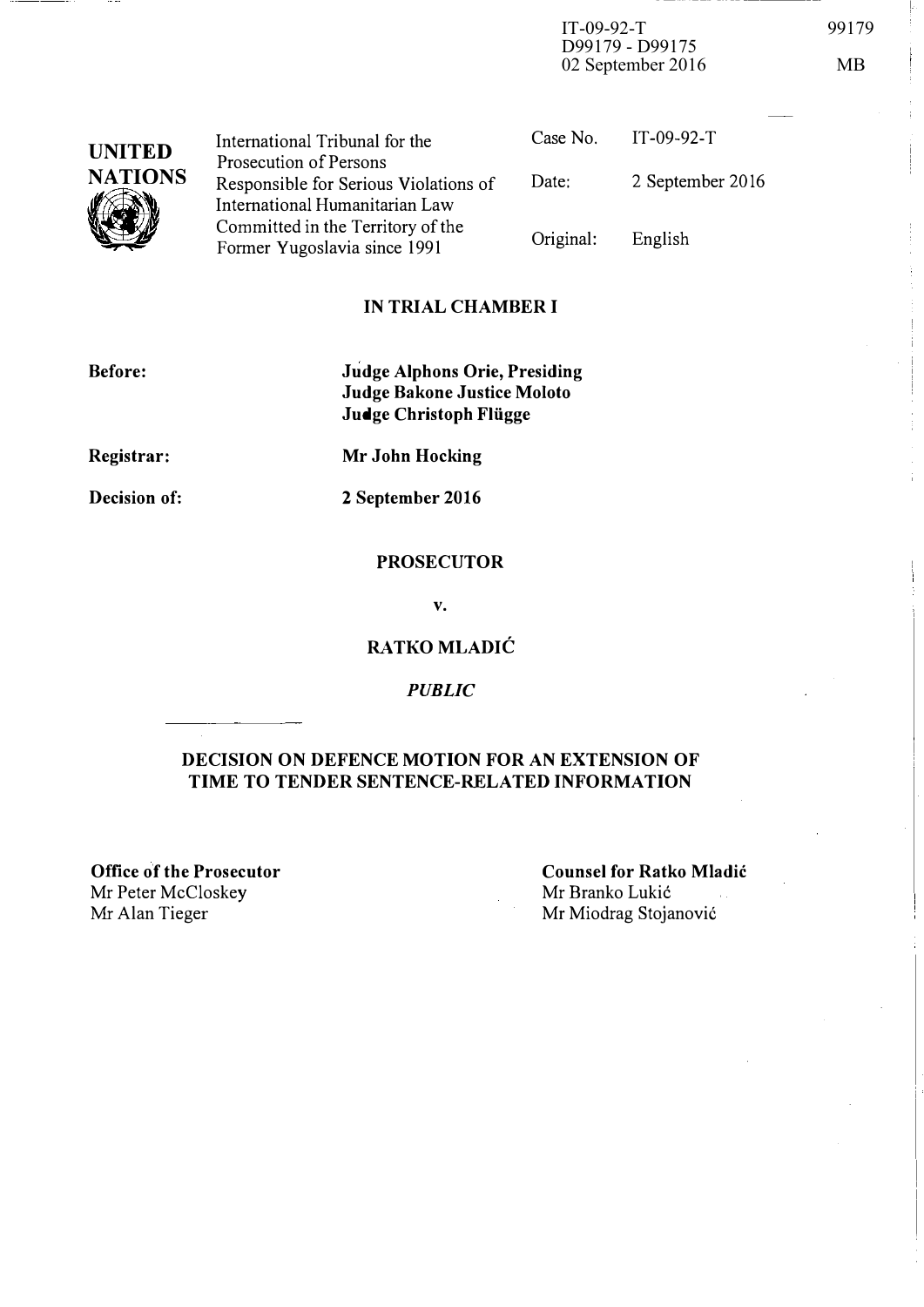## I. PROCEDURAL HISTORY

1. On 16 August 2016, the Chamber established that the Defence case was closed.<sup>1</sup> On the same day, it set a deadline of 25 August 2016 for the parties to file any motions tendering evidence pursuant to Rule 85 (A) (vi) of the Tribunal's Rules of Procedure and Evidence ("Rules").<sup>2</sup> On 25 August, the Prosecution submitted that it would not tender any such material.<sup>3</sup> On the same day, the Defence requested an extension of time to tender evidence pursuant to Rule 85 (A) (vi) of the Rules ("Motion").<sup>4</sup> On 31 August, the Prosecution responded to the Motion.<sup>5</sup>

## 11. SUBMISSIONS OF THE PARTIES

2. The Defence submits that it was only given notice of the deadline of 25 August on 16 August.<sup>6</sup> It announces its intention to present various character and mitigation evidence, including a number of witnesses (former subordinates, members of the Accused's family, foreign nationals, as well as a doctor).<sup>7</sup> The Defence submits that it would be impossible to conduct the necessary consultations, preparations, analyses, and translations in relation to this evidence by 25 August, and requests that the Chamber extend the deadline to 17 October 2016.<sup>8</sup> The Defence further submits that it was taken "off guard" by the deadline as "typically this type of submission is submitted at a later stage of the trial, after the rejoinder of evidence submissions, within the final brief and during closing arguments".<sup>9</sup>

3. The Prosecution does not oppose a reasonable extension for the Defence to submit written information relevant to sentencing under Rule 85 (A) (vi) of the Rules but considers the requested new deadline of 17 October 2016 as "excessive".<sup>10</sup> The Prosecution argues that the Defence has had

Motion, para. 6.

 $\mathbf{I}$ T. 44319.

 $\overline{2}$ Ibid.

 $\overline{3}$ Prosecution Submission pursuant to Rule 85(A)(vi), 25 August 2016.

 $\overline{4}$ Urgent Defence Motion for an Extension of Time to Tender Relevant Information to go to Determining an Appropriate Sentence, 25 August 2016.  $\overline{\mathbf{S}}$ 

Prosecution Response to Urgent Defence Motion for an Extension of Time to Tender Relevant Infonnation to go to Determining an Appropriate Sentence, 31 August 2016 ("Response"). 6

Motion, para. 4.  $\overline{7}$ 

lbid.

 ${\bf 8}$ Motion, paras 4-5, 9-10. 9

 $^{10}$  Response, paras 1, 6.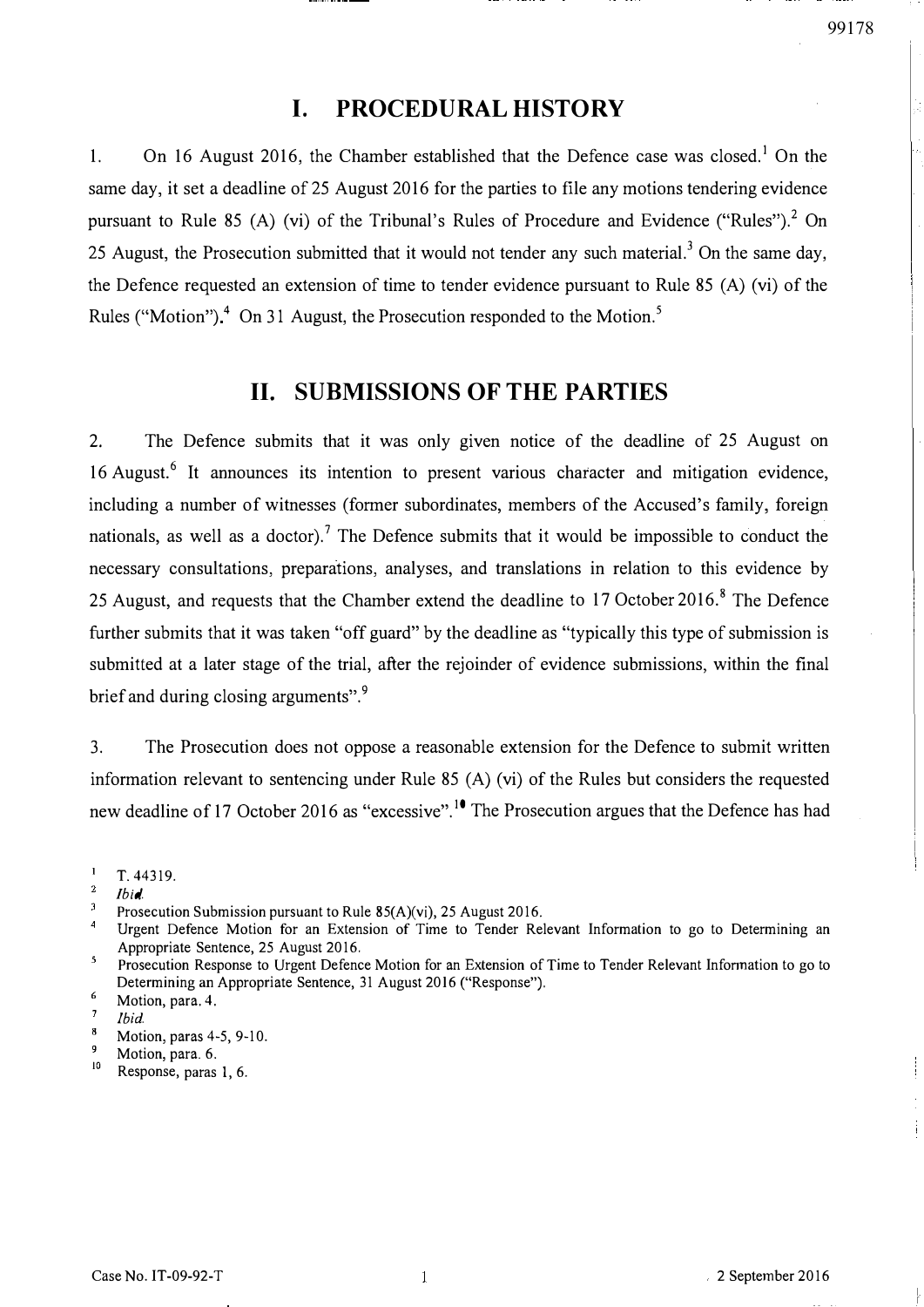a reasonable period of time to obtain written information relevant to sentencing and should also have presented such information during its case-in-chief.<sup>11</sup> It also argues that the Defence has long been on notice that this phase of the trial was approaching, seeing that the Chamber sat only on 17 days in the year 2016 to hear Defence evidence.<sup>12</sup>

## Ill. APPLICABLE LAW

4. Rule 85 (A) of the Rules states as follows:

Each party is entitled to call witnesses and present evidence. Unless otherwise directed by the Trial Chamber in the interests of justice, evidence at the trial shall be presented in the following sequence:

- (i) evidence for the prosecution;
- (ii) evidence for the defence;
- (iii) prosecution evidence in rebuttal;
- (iv) defence evidence in rejoinder;
- (v) evidence ordered by the Trial Chamber pursuant to Rule 98; and
- (vi) any relevant information that may assist the Trial Chamber in determining an appropriate sentence if the accused is found guilty on one or more of the charges in the indictment.

5. Pursuant to Rule 86 (C) of the Rules, the parties shall also address matters of sentencing in closing arguments.

6. According to Rule 127 (A) (i) of the Rules, a trial chamber may, on good cause being shown by motion, enlarge or reduce any time prescribed by or under the Rules.

## IV. DISCUSSION

7. In relation to the Defence's argument that typically Rule 85 (A) (vi) submissions are made in final trial briefs and closing arguments, the Chamber considers that the Defence confuses presenting evidentiary information on sentencing matters with making arguments about such matters. Rule 85 of the Rules is titled "Presentation of Evidence" and sets out the sequence of

 $11$  Response, paras 1, 5-6.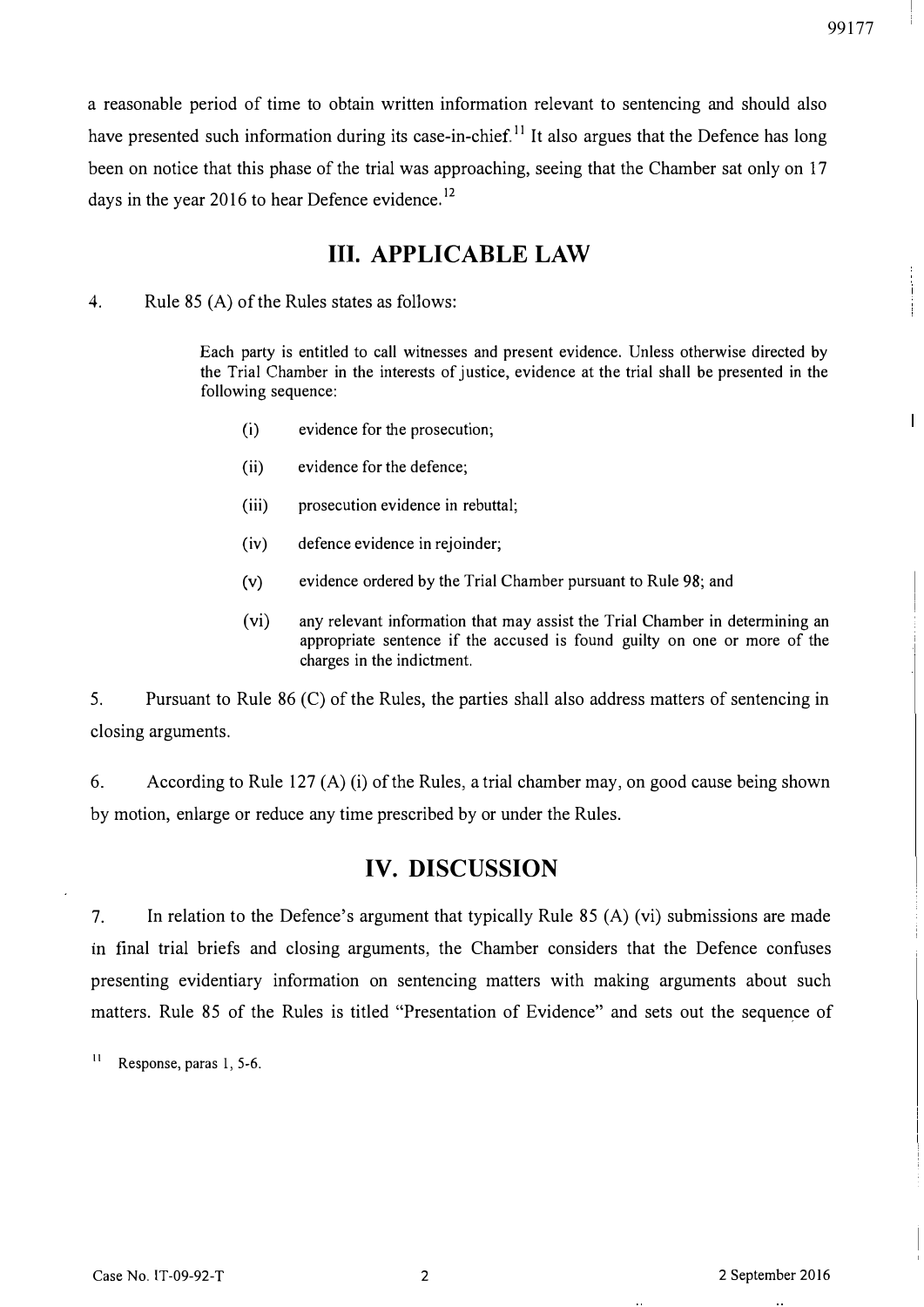presenting evidence. Rule 86 (C) of the Rules clarifies that the parties should also address questions of sentencing in their closing arguments. As such, the parties still have the opportunity to make arguments about sentencing, with references to admitted evidence and other matters before the Chamber, in their final trial briefs and closing arguments. The Chamber's deadline of 25 August 2016 solely concerned the presentation of such information.

8. The Chamber will now analyse whether the Defence's arguments as set out in the Motion amount to a showing of good cause pursuant to Rule 127 (A) (i) of the Rules. The underlying premise of the Defence's argument is that it had only nine days to tender evidence pursuant to Rule <sup>85</sup>(A) (vi) of the Rules. This, however, ignores the context in which the Chamber set the deadline. The Defence has been aware since the beginning of this case of the sequence of the presentation of evidence. Since December 2015, it was clear to the parties that the Defence case was coming to a close with only a limited number of witnesses left to be called and deadlines being set with regard to the presentation of remaining evidence.<sup>13</sup> There was additional proof of a rather short rebuttal (and consequently short rejoinder) case when the Prosecution filed its rebuttal motion, tendering only six documents, already on 21 June 2016, many weeks prior to the close of the Defence case. As the Chamber has reminded the Defence in the past, an expeditious trial requires the parties to be proactive in preparing subsequent stages of the  $\text{trial}$ .<sup>14</sup> In this respect, the Defence fails to indicate why it could not have taken steps to prepare its Rule 85 (A) (vi) information at an earlier stage, so as to be in a position to tender such information expeditiously. The Chamber also notes that the Defence qualified a number of its witnesses and documents presented during its case-in-chief as character evidence or evidence in mitigation.<sup>15</sup> This contradicts the Defence position that it saved such material for tendering at the Rule 85 (A) (vi) stage. Presented evidence relevant for mitigation,

 $\frac{14}{\text{See} \text{ Deadline Decision, para. 15}}$ 

 $\frac{12}{13}$  Response, para. 5,

Decision on Defence Requests to Vary the Deadline for Presenting Witnesses, 15 August 2016 (Confidential) ("Deadline Decision"), fh. 44; For an overview of all relevant deadlines which were given by the Chamber in 2015 and the first half of 2016, see Decision on Defence Request for Reasoned Decision Regarding Closure of Defence Case, 23 August 2016, para. 1.

<sup>15</sup>Defence Supplemental Submission of Preliminary Witness and Exhibit Lists under Rule 65ter (G), 19 May 2014 (Confidential), Annex A, pp. 13,96,240-241. Three of these four proposed witnesses testified in this case. Defence Sixth Motion to Admit Documents from the Bar - Documents Relating to Ratko Mladić, 18 January 2016, para. 9.